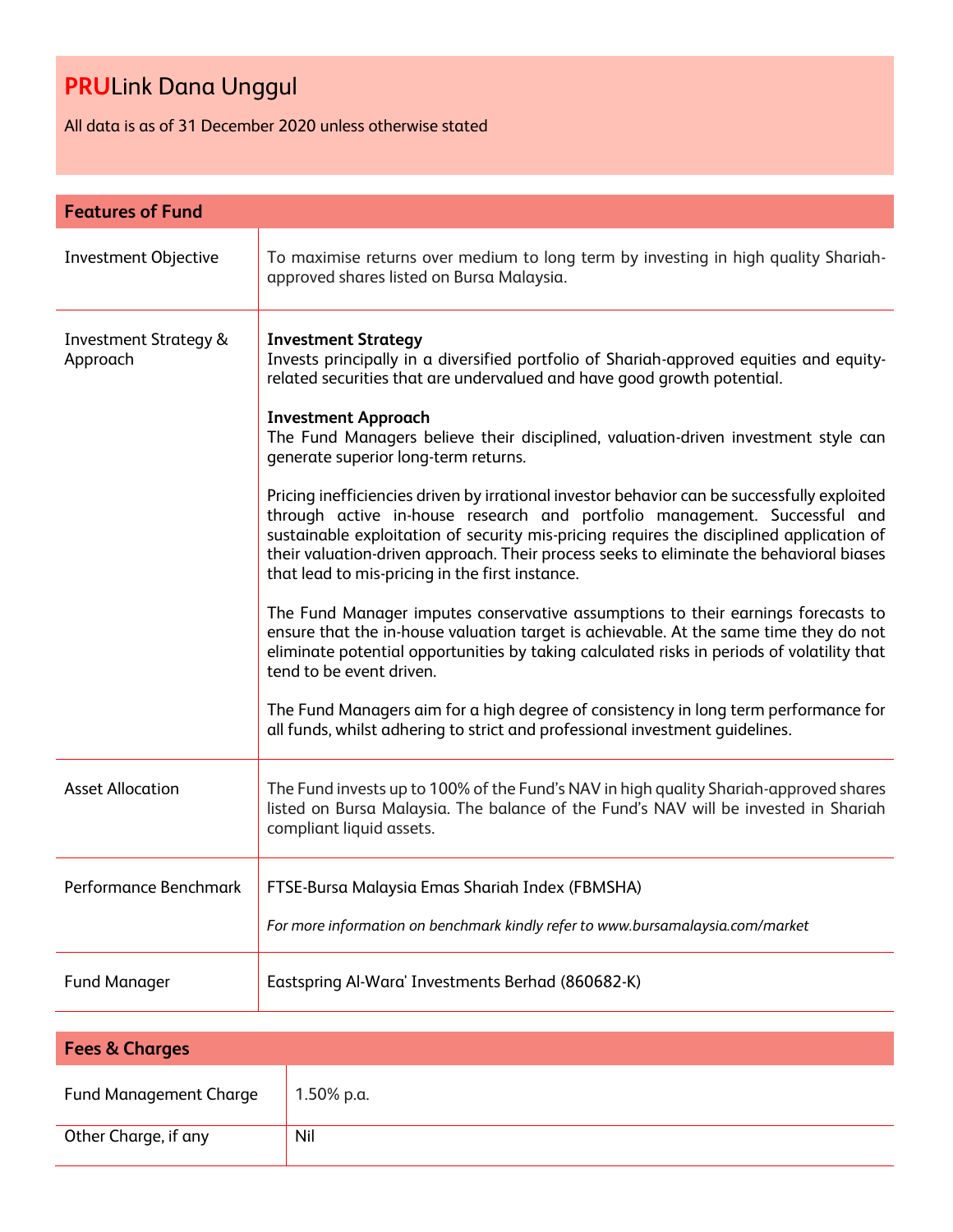All data is as of 31 December 2020 unless otherwise stated

Although the funds invest in Shariah-approved securities, the Investment-Linked Insurance plan that utilizes these funds is not classified as a Shariah-compliant product.

## **Fund Performance**





**Notice: The graphs are included for illustrative purposes only. Past performance of the fund is not an indication of its future performance**

| Year | <b>Actual Performance</b><br><b>PRULink Dana Unggul</b> | <b>Benchmark</b><br><b>FTSE-Bursa Malaysia Emas Shariah Index</b><br>(FBMSHA) |
|------|---------------------------------------------------------|-------------------------------------------------------------------------------|
| 2011 | 8.01%                                                   | 2.41%                                                                         |
| 2012 | 15.11%                                                  | 11.85%                                                                        |
| 2013 | 16.17%                                                  | 13.29%                                                                        |
| 2014 | $-0.23%$                                                | $-4.17%$                                                                      |
| 2015 | 5.73%                                                   | 2.35%                                                                         |
| 2016 | $-4.24%$                                                | $-6.14%$                                                                      |
| 2017 | 10.98%                                                  | 10.72%                                                                        |
| 2018 | $-9.46%$                                                | $-13.52%$                                                                     |
| 2019 | 4.47%                                                   | 3.84%                                                                         |
| 2020 | 13.10%                                                  | 10.13%                                                                        |

*Sources: Lipper IM and Bloomberg, 31 December 2020*

Notice: Past performance is not an indication of its future performance. This is strictly the performance of the investment/underlying funds, and not the returns earned on the actual premiums paid of the investment-linked insurance product.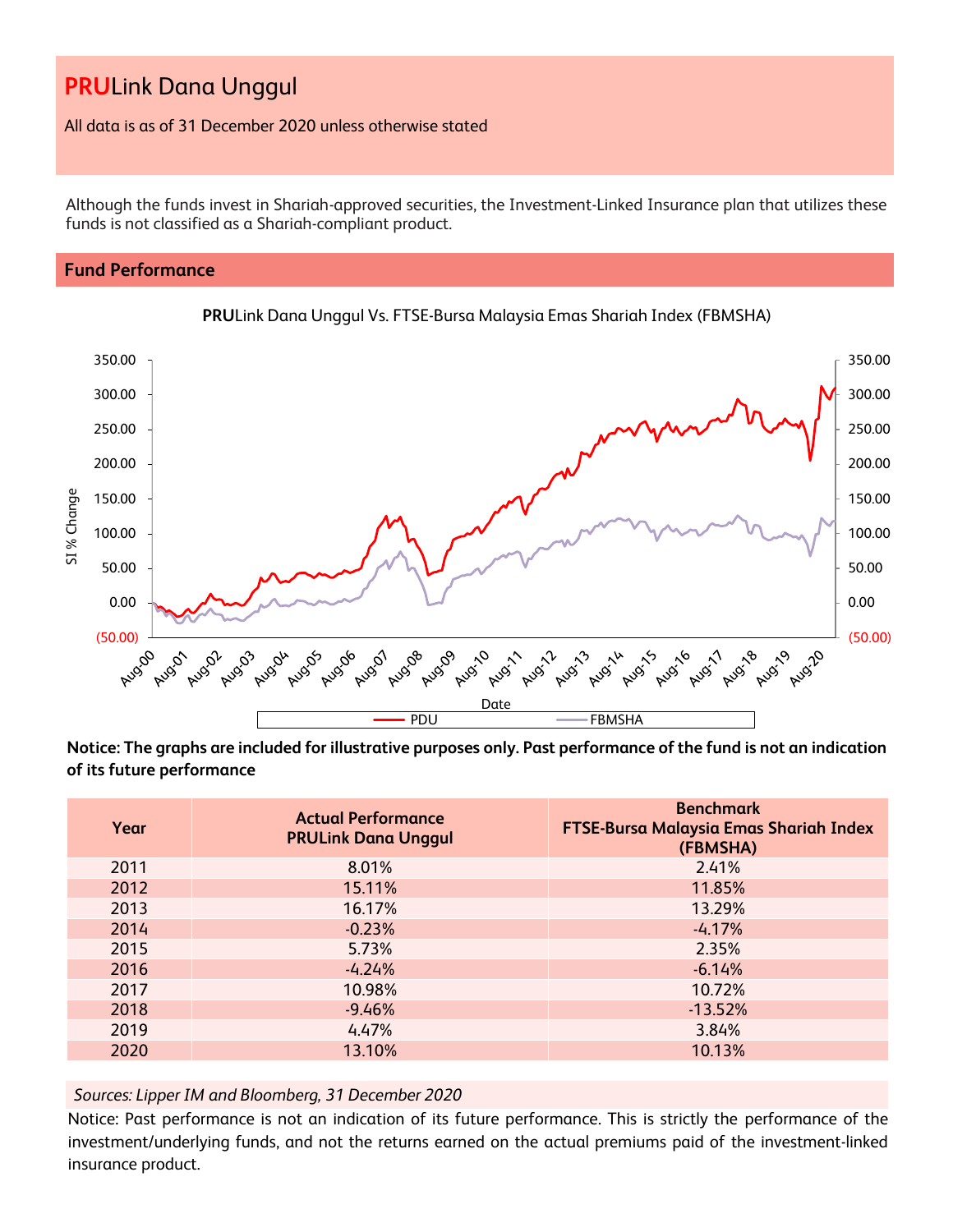All data is as of 31 December 2020 unless otherwise stated

Basis of calculation of past performance:

$$
= \left(\frac{Net\text{ Asset Value for Year }n}{Net\text{ Asset Value for Year }n-1}-1\right)\%
$$

### **Investment Risks**

**Please refer to the Appendix 2 for the detailed Investment Risks listing below by order of importance:**

- (A) Market Risk
- (B) Stock Risk
- (C) Reclassification of Shariah Status Risk
- (D) Liquidity Risk
- (E) Interest Rate Risk
- (F) Country Risk
- (G) Risk of Non-Compliance
- (H) Concentration Risk
- (I) Management Company Risk
- (J) Inflation Risk
- (K) Investment Managers' Risk

#### **Risk Management**

#### **Forecasting Risk**

Potential risks are taken into consideration in the process of sector allocation and stock selection based on analysis on various key factors such as economic conditions, liquidity, qualitative and quantitative aspects of the securities.

### **System Control**

Risk parameters are set internally for each fund, depending on client's risk profile. These risk parameters include limits of issuer bet, group issuer, sector rating and issue size of the securities held in the portfolio. A front-end office system is in place to monitor portfolio risks, serving as an auto filter for any limitations or breaches.